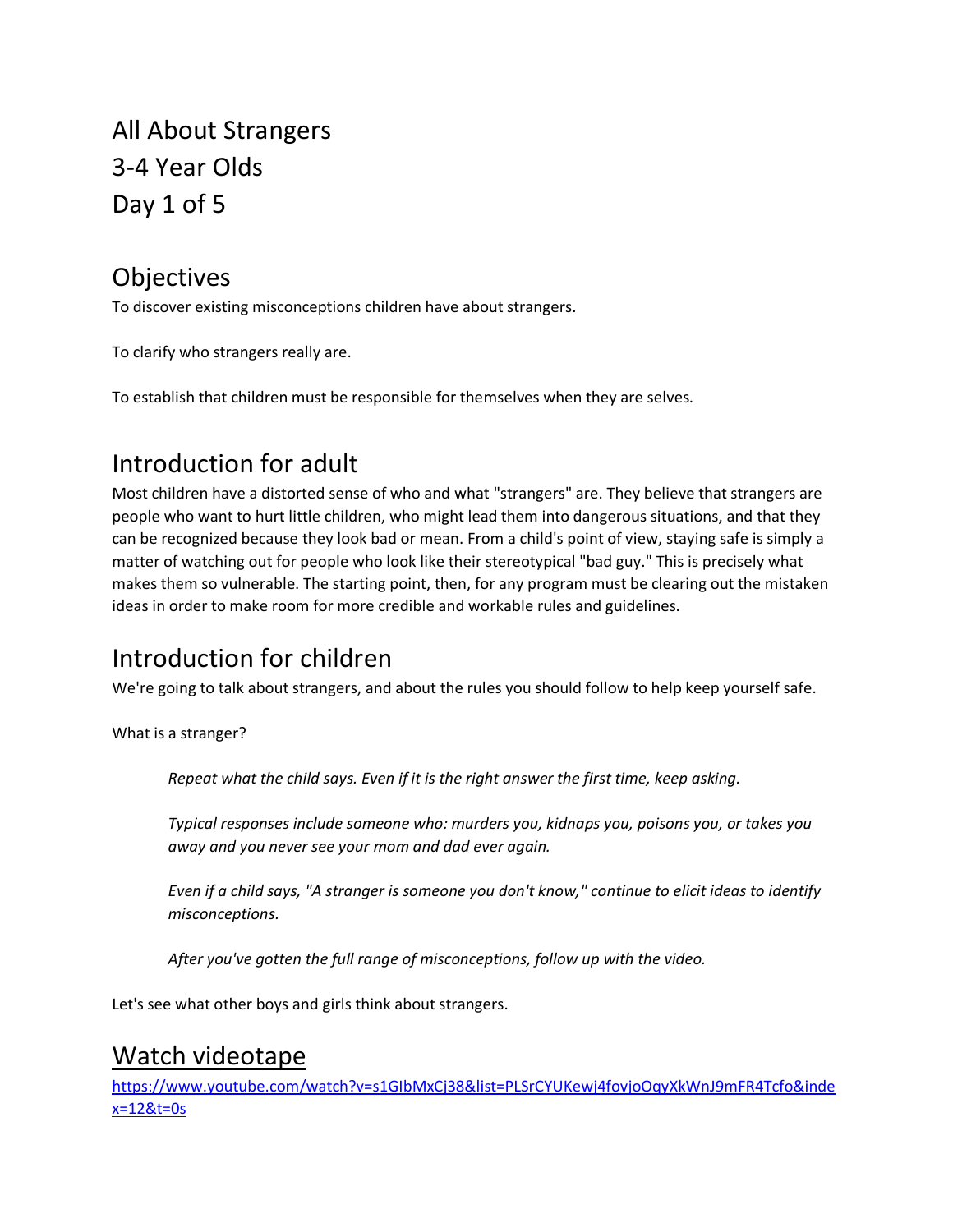#### **Discussion**

*The message is that most strangers are really nice people and, in fact, all the people children know were strangers before they became friends.*

So, what if a stranger knows your name? Does that mean you know them?

*Children quite naturally assume you know them if you know their name.*

Even if someone knows your name, that doesn't mean they know you.

How could a stranger know your name?

*Name tags, barrettes, lunch boxes, belts, shirts, etc.*

Even if a stranger knows your name or you know their name, that doesn't mean you know them. They are still a stranger.

Can you tell by looking at someone if they are a nice person or not? How can you tell?

What do you think a bad person looks like?

*Again, you want to get the range of the child's misconceptions without comment. Some of the typical answers are outrageous and may include: beards, masks, dirty clothes, mean looking face, shifty eyes, etc.*

What if you put on a costume that made you look like someone really mean and awful. Would that make you mean on the inside?

Of course not, you would still be a really terrific kid on the inside, even if you looked really scary.

What if you're in a really bad mood and your grandpa comes over? Don't you smile and act nice?

So, you can't really tell by how a person looks whether they are a good person or not.

*Not all children will get this. It's appropriate to make the next point anyway.*

I have a really important question: